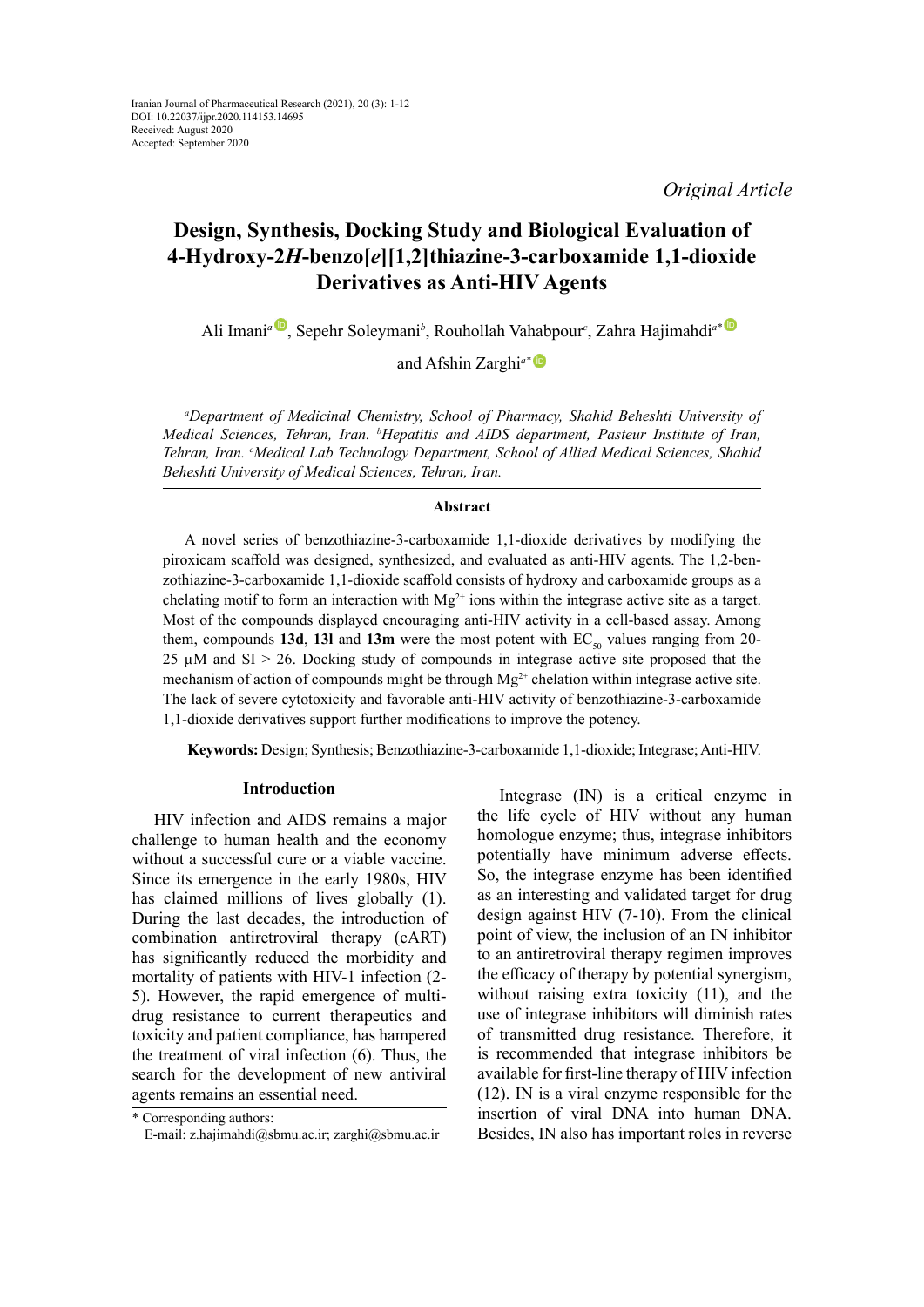transcription of the viral RNA genome (13). IN catalyzes the integration process via two separate steps. At the first step referred to 3'-processing (3'-P), two base pair nucleotides from the 3′-ends of the reverse-transcribed viral DNA were removed. The second reaction termed strand transfer (ST) involves the joining of the 3′-processed viral DNA into the host DNA (14). The integrated viral DNA is transcribed to RNA and then translated into viral proteins. Integration preferentially occurs at certain regions of human DNA (15). Structurally, Integrase is a 32-KDa metalloenzyme consisting of 288 amino acids. IN is active in its multimer forms, dimeric form is involved in catalyzing 3′-P step, and tetrameric form is essential for performing the ST reaction (15). Each monomer consists of three main domains. The N-terminal domain (amino acids 1-50) has a four conserved HHCC (His12, His16, Cys40 and Cys43) zinc-finger region believed to have a function in multimerization of enzyme (16). The catalytic core domain (residues 50-212) and the C-terminal (residues 213-288) involve in non-specific DNA-binding (17). The catalytic core domain (CCD) contains two divalent  $Mg^{2+}$  ions in coordination with 3 highly conserved acidic residues (Asp64, Asp116 and Glu152) (18). Divalent metal ions play a key role in enzyme function, and chelating these metal ions by a ligand can prevent enzyme ligation function (19). The chelating ligand forms a ligand–Mg2+–IN complex which would sequentially act as a barrier to the formation state of the IN–DNA complex by competing with the target DNA substrate (20).

A large number of compounds with the ability to chelate metals have been identified and reported (21). This area's research has led to the introduction of four FDA-approved IN inhibitors, raltegravir, 1, elvitegravir, 2, dolutegravir, 3, and bictegravir **4** (Figure 1) (22-25). They selectively inhibit ST reaction and known as INSTIs. All INSTIs share a planar chelating group that interacts with  $Mg^{2+}$  ions and an aromatic group occupying a hydrophobic region. A flexible linker connects these two groups. Various structural classes of IN inhibitors such as diketo acids, naphthyridine carboxamides, pyrroloquinoline, dihydroxypyrimidine carboxamides, azaindole hydroxamic acids, quinolone-3-carboxylic acids, carbamoyl pyridines have been identified so far (26). However, their cytotoxicity, low potency, and viral resistance hindered further development of such structures (27, 28). So, the discovery of a novel and safe scaffold with sufficient efficacy is of great importance.

We recently reported piroxicam (**7**) and piroxicam analogs (exemplified by compound **8**) as potential HIV-1 integrase inhibitors with promising anti-HIV-1 activity (Figure 2).



Dolutegravir (3)

Bictegravir (4)

**Figure 1.** Structure of FDA-approved IN inhibitors (Raltegravir **1**, Elvitegravir **2**, Dolutegravir **3**, Bictegravir **4**).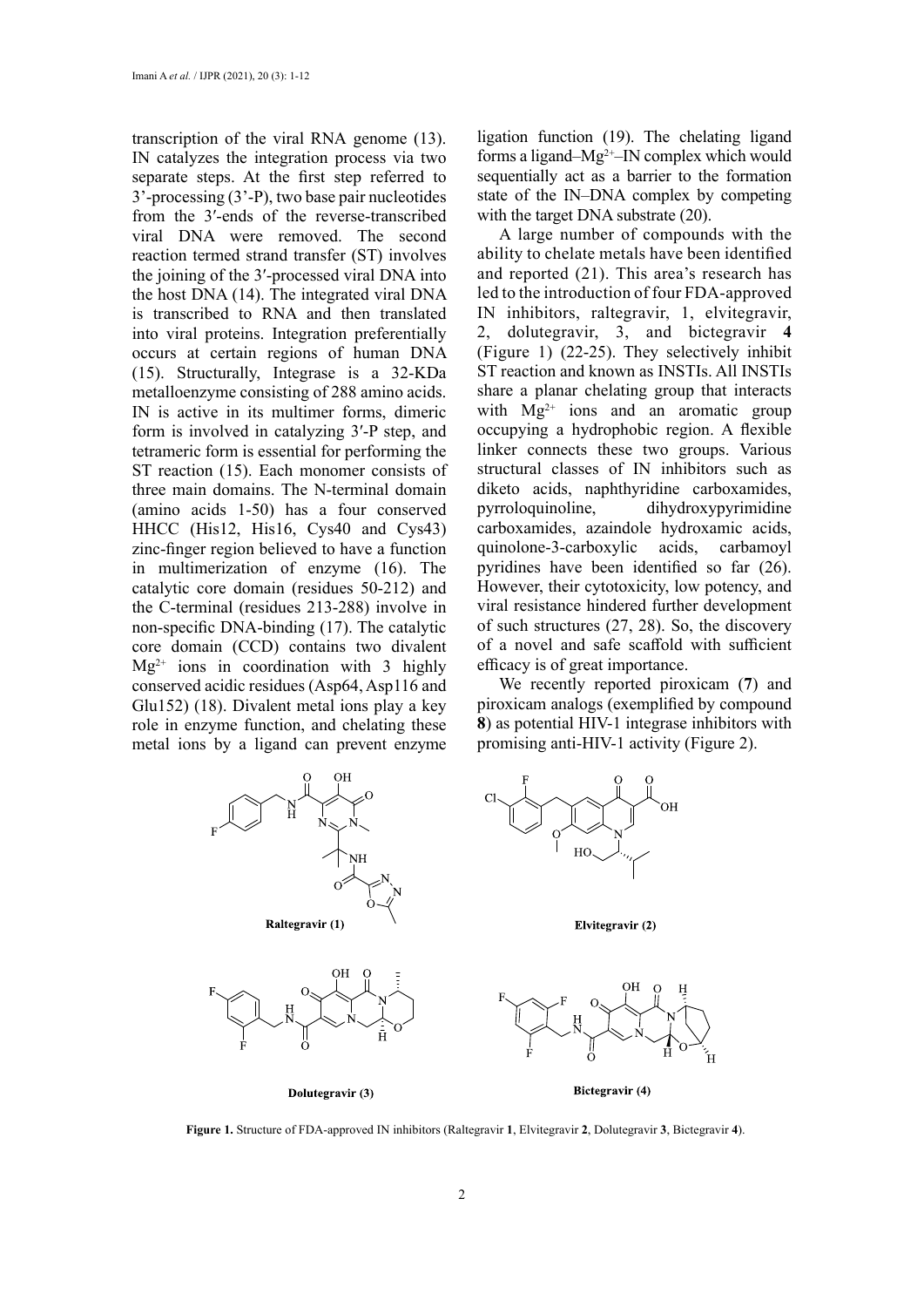

**Figure 2.** Structure of IN inhibitors and designed molecules.

The main advantage of piroxicam is its highly safe profile, allowing the development of many compounds to be designed on this core. Moreover, it has been reported in several studies that piroxicam can chelate numerous metals such as  $Mn^{2+}$ , Fe<sup>3+</sup>, Fe<sup>2+</sup>, Co<sup>2+</sup>, Ni<sup>2+</sup>, Cu<sup>2+</sup>,  $Zn^{2+}$ , Pb<sup>2+</sup> (29-32), suggesting high potential for chelating other metals like the  $Mg^{2+}$  within IN active site. Thus, the main core of piroxicam, 1,2-benzothiazine-3-carboxamide 1,1-dioxide ring, was established as an attractive platform for further optimization in this study. The 1,2-benzothiazine-3-carboxamide 1,1-dioxide scaffold consists of hydroxy and carboxamide groups as a chelating motif to form metalbinding interactions with  $Mg^{2+}$  ions. This pattern of chelating motif has also been employed in some well-known potent IN inhibitors such as compound **5** and L-870,810 (**6**) (33) (Figure 2). In designing the current series of piroxicam analogs, the hydrophobic group confirmed to deliver improved potency was shifted from C-3 amide to N-2 position to explore its effect on anti-HIV activity. We report herein the synthesis and anti-HIV activity of 1,2-benzothiazine-3-carboxamide 1,1-dioxide derivatives featuring different hydrophobic groups at the N-2 position. To understand the mode of inhibition, molecular docking studies of these compounds to integrase protein were carried out.

### **Experimental**

### *General*

All chemicals and solvents used in this study were purchased from Merck AG and Aldrich Chemical. Melting points were with a Thomas-Hoover capillary apparatus. Infrared spectra were acquired using a Perkin Elmer Model 1420 spectrometer. A Bruker FT-500 MHz instrument (Brucker Biosciences, USA) was used to acquire <sup>1</sup>H-NMR spectra with TMS as an internal standard. Chloroform-D and  $\text{DMSO-D}_6$  were used as solvents. Coupling constant (*J*) values are estimated in hertz (Hz), and spin multiples are given as s (singlet), d (double), t (triplet), q (quartet), m (multiplet), and br (broad). The mass spectral measurements were performed on a 6410Agilent LCMS triple quadrupole mass spectrometer (LCMS) with an electrospray ionization (ESI) interface. C, H and N elemental analyses were performed on a Costech 4010 elemental analyzer. Microanalyses, determined for C and H, were within  $\pm$  0.4% of theoretical values.

*Synthesis of ethyl 2-(1,1-dioxido-3 oxobenzo[d]isothiazol-2(3H)-yl)acetate (10)*

Sodium saccharin (**9**) (30 g, 122 mmol) and ethyl chloroacetate (11.5 mL, 130 mmol) were mixed in DMF (100 mL) and heated to 120 °C for 3 h. The reaction was monitored by TLC. After completion of the reaction, the mixture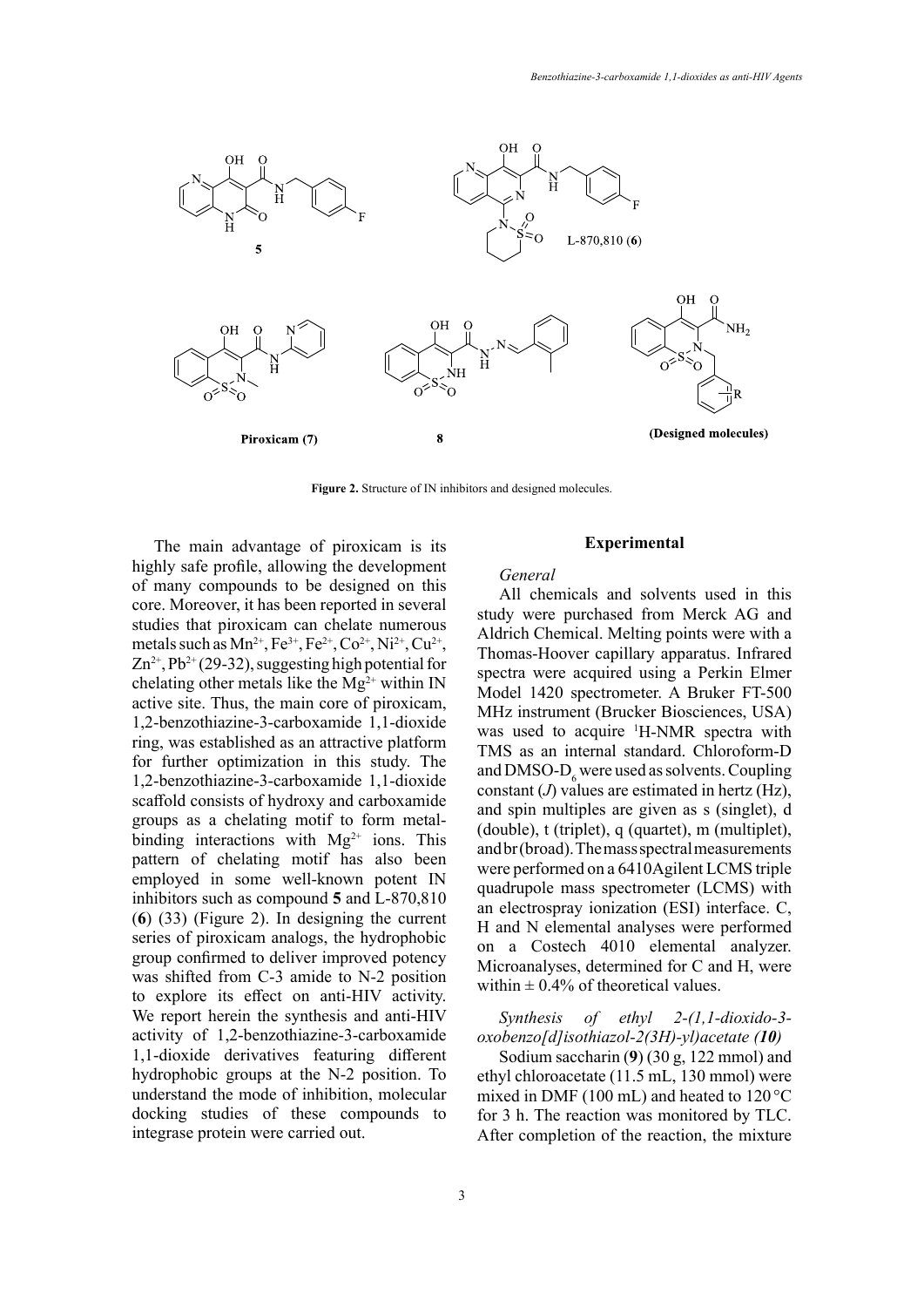was cooled down to room temperature. The reaction mixture was poured into ice-cold water. The precipitate was formed, filtered and washed with water. The powder was super dried in a vacuum oven (75 °C, 24 h). Yield: 74%, mp: 123-125 °C ; IR (KBr): ν (cm-1) 1750, 1730 (C=O), 1190 (C-O), LC-MS (ESI): *m/z* 292 [M+Na]<sup>+</sup> .

# *Synthesis of ethyl 4-hydroxy-2H-benzo[e] [1,2]thiazine-3-carboxylate 1,1-dioxide (11)*

To a 250 mL round bottom flask containing super dried ethanol, sodium (5.750 g, 250 mmol) was added portionwise until all sodium was dissolved. To this solution, compound **10** (27 g, 100 mmol) was added all at once and stirred vigorously under an argon atmosphere. A yellow color was formed quickly, and then the solution turned to an orange slurry. The mixture was allowed to heat under reflux for 2 h. The reaction mixture was cooled and poured into 150 mL of cold HCl (0.5 M). A white precipitate was formed immediately, washed with plenty of water, and then dried under vacuum. Yield: 78%; mp: 138-140 °C, LC-MS (ESI): *m/z* 269 [M+H]<sup>+</sup>, 292 [M+Na]<sup>+</sup>; IR(KBr): ν (cm-1) 3166 ( NH), 1663, 1608 (ester carbonyl, enol), 1167 (C-O).

### *Synthesis of 4-hydroxy-2H-benzo[e][1,2] thiazine-3-carboxamide 1,1-dioxide (12)*

Compound **11** (18 g, 67 mmol) was added to a 20% aqueous solution of ammonia. A yellow clear solution was formed after about 10 min. The solution was stirred at room temperature overnight and then acidified by cold HCl (6 M) until a white precipitate was formed. The precipitate was filtered, washed with cold water and crystallized in 50:50 acetone methanol solution. Yield: 85%, mp: 244 °C (decomposed). IR (KBr): ν (cm-1) 3490 (NH), 3212, 3253 (NH<sub>2</sub>), 1648 (amide C=O). <sup>13</sup>C NMR (400 MHz, DMSO-d6): 172.04, 155.46, 137.92, 133.08, 132.31, 129.01, 125.96, 122.34, 105.92.

*General procedure for the synthesis of compounds 13a-m*

A mixture of compound **12** (3 mmol), the appropriate alkyl or benzyl halides (6 mmol), and solid K2CO3 (4.5 mmol) in dry DMF (10 mL) was stirred at room temperature for 1.5–2 hours and then poured into an ice-water mixture. The precipitate was collected by filtration and crystallized from ethanol to give compound **13a-m**.

### *2-Ethyl-4-hydroxy-2H-benzo[e][1,2] thiazine-3-carboxamide 1,1-dioxide (13a)*

Yield: 82%, mp: 242-245 °C; LC-MS (ESI): *m/z* 267 [M-H]; IR (KBr): ν (cm<sup>-1</sup>) 3570, 3315 (NH<sub>2</sub>), 1653 (C=O); <sup>1</sup>H NMR (400 MHz, DMSO-*d6*): *δ* 15.09 (broad s, 1 H, enolic OH), 8.19 (broad s, 2H, NH<sub>2</sub>), 7.99 (d,  $J = 7.8$ ) Hz, 1H, H<sub>8</sub>), 7.9-7.79 (m, 3H, H<sub>5</sub>, H<sub>6</sub>, H<sub>7</sub>), 3.41 (q,  $J = 5.9$  Hz, 2H,  $\underline{CH}_2$ -CH<sub>3</sub>), 0.64 (t, *J*  $=$  5.9 Hz, 3H CH<sub>2</sub>-C<u>H</u><sub>3</sub>); <sup>13</sup>C NMR (400 MHz, DMSO-*d6*) δ 171.75, 159.03, 138.02, 133.55, 133.17, 128.79, 126.53, 122.96, 107.80, 47.26, 10.61. Anal.Calcd. for  $C_{11}H_{12}N_2O_4S$ : C, 49.25; H, 4.51; N, 10.44. Found: C, 49.44; H, 4.69; N, 10.24.

*2-(Cyclohexylmethyl)-4-hydroxy-2Hbenzo[e][1,2]thiazine-3-carboxamide 1,1-dioxide (13b)*

Yield: 87%, mp: 263-264 °C; LC-MS (ESI): *m/z* 335 [M-H]; ]; IR (KBr): ν (cm<sup>-1</sup>) 3307, 3178 (NH<sub>2</sub>), 1668 (C=O); <sup>1</sup>H NMR (400 MHz, DMSO-*d6*): *δ* 14.79 (broad s, 1 H, enolic OH), 8.15 (broad s, 2H, NH<sub>2</sub>), 8-7.95 (m, 1H,  $H_8$ ), 7.89-7.76 (m, 3H,  $H_5$ ,  $H_6$ ,  $H_7$ ), 3.26 (d,  $J = 6.0$  Hz, 2H, cyclohexyl-C<sub>H<sub>2</sub></sub>), 1.47-0.6 (m, 11 H, cyclohexyl); 13C NMR (400 MHz, DMSO-*d6*) δ 171.32, 157.99, 137.49, 133.42, 133.06, 128.60, 126.47, 122.98, 109.37, 57.75, 35.99, 31.56, 25.85, 25.63. Anal.Calcd. for  $C_{16}H_{20}N_2O_4S$ : C, 57.13; H, 5.99; N, 8.33. Found: C, 57.01; H, 6.20; N, 8.13.

### *2-Benzyl-4-hydroxy-2H-benzo[e][1,2] thiazine-3-carboxamide 1,1-dioxide (13c)*

Yield: 72%, mp: 270-275 °C; LC-MS (ESI): *m/z* 329 [M-H]; IR (KBr): ν (cm<sup>-1</sup>) 3252, 3175 (NH<sub>2</sub>), 1659 (C=O); <sup>1</sup>H NMR (400 MHz, DMSO-*d6*): δ 14.99 (broad s, 1 H, enolic OH), 8.30 (broad s, 2H,  $NH_2$ ), 7.67 (d,  $J = 7.6$  Hz, 1H, H<sub>8</sub>), 7.63 (t,  $J = 7.8$  Hz, 1H,  $H_6$ ), 7.55 (t, *J* = 7.8 Hz, 1H, H<sub>7</sub>), 7.45 (d, *J* = 7.6 Hz, 1H,  $H_5$ ), 6.99-6.82 (m, 5H, benzyl), 4.9-3.8 (m, 2H, CH<sub>2</sub>); <sup>13</sup>C NMR (400 MHz, DMSO-*d6*) δ 171.42, 159.79, 137.70, 132.80, 132.39, 131.72, 130.11, 128.53, 128.40, 127.75, 125.79, 122.85, 106.88, 55.09. Anal. Calcd. for  $C_{16}H_{14}N_2O_4S$ : C, 58.17; H, 4.27; N, 8.48. Found: C, 58.33; H, 4.51; N, 8.66.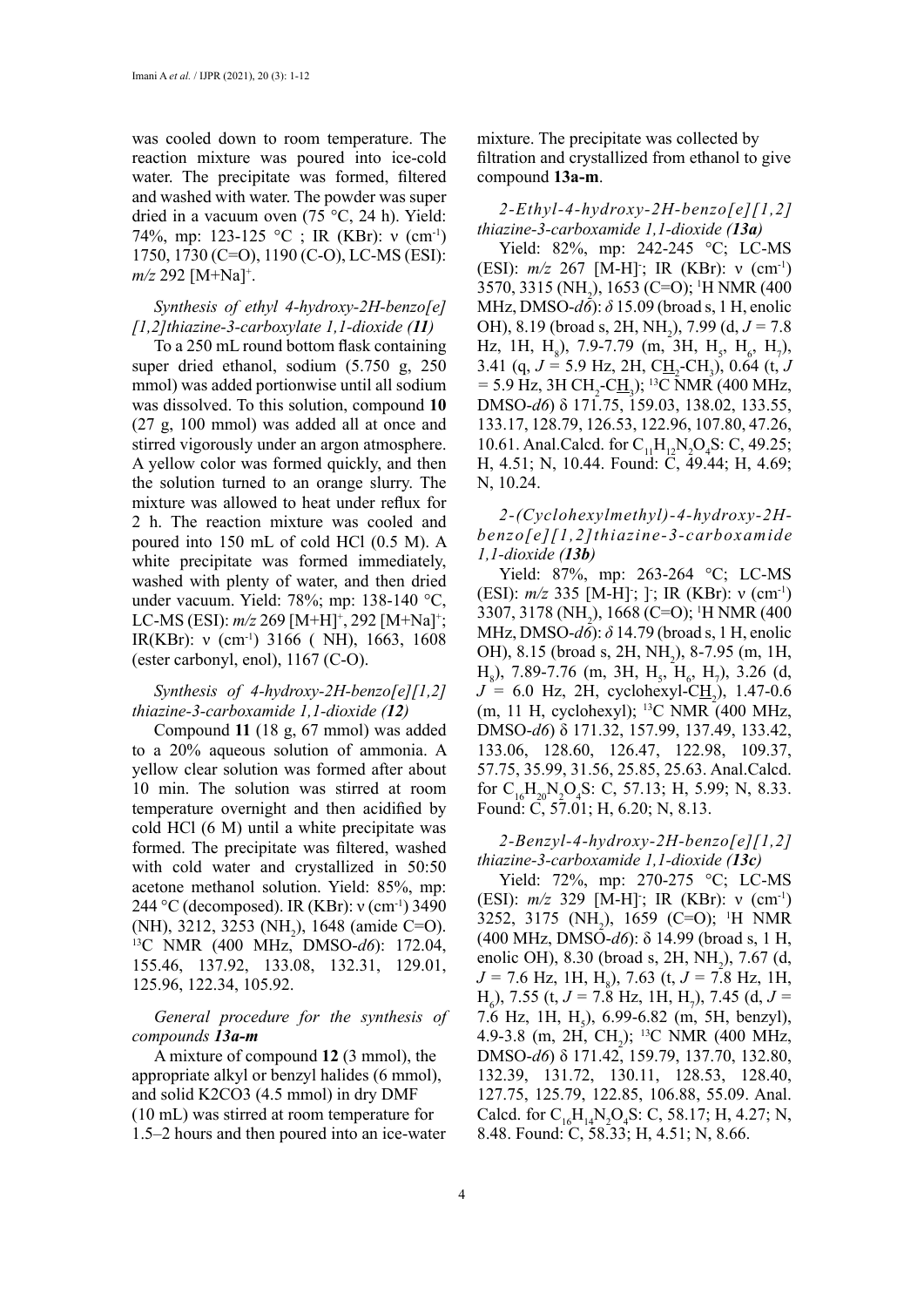*4-Hydroxy-2-(4-methylbenzyl)-2Hbenzo[e][1,2]thiazine-3-carboxamide 1,1-dioxide (13d)*

Yield: 65%, mp: 276-278 °C; LC-MS (ESI): *m/z* 343 [M-H]; IR (KBr): ν (cm<sup>-1</sup>) 3247, 3154 (NH<sub>2</sub>), 1667 (C=O); <sup>1</sup>H NMR (400 MHz, DMSO-*d6*): δ 14.97 (broad s, 1 H, enolic OH), 8.26 (broad s, 2H,  $NH_2$ ), 7.7-7.6  $(m, 2H, H<sub>8</sub> \& H<sub>6</sub>), 7.57 (t, J = 8.0 Hz, 1H, H<sub>7</sub>),$ 7.46 (d,  $J = 7.7$  Hz, 1H, H<sub>5</sub>), 6.72-6.67 (m, 4H, 4-methylbenzyl),  $4.85-4.1$  (m,  $2H$ , CH<sub>2</sub>),  $2.50$ (s, 3H, CH3 ); 13C NMR (400 MHz, DMSO-*d6*) δ 171.46, 159.79, 137.72, 137.65, 132.63, 132.37, 130.02, 128.82, 128.60, 128.23, 125.83, 122.89, 106.91, 54.88, 21.00. Anal. Calcd. for  $C_{17}H_{16}N_2O_4S$ : C, 59.29; H, 4.68; N, 8.13. Found: C, 59.40; H, 4.38; N, 7.95.

# *4-Hydroxy-2-(2-methylbenzyl)-2Hbenzo[e][1,2]thiazine-3-carboxamide 1,1-dioxide (13e)*

Yield: 73%, mp: 268-271 °C; LC-MS (ESI): *m/z* 343 [M-H]; IR (KBr): ν (cm<sup>-1</sup>) 3236, 3146 (NH<sub>2</sub>), 1647 (C=O); <sup>1</sup>H NMR (400 MHz, DMSO-*d6*): δ 14.92 (broad s, 1 H, enolic OH), 8.20 (broad s, 2H, NH<sub>2</sub>), 7.73 (d,  $J = 7.8$ ) Hz, 1H, H<sub>8</sub>), 7.67 (t,  $J = 7.8$  Hz, 1H, H<sub>6</sub>), 7.60  $(t, J = 7.8 \text{ Hz}, 1\text{H}, \text{H}_2)$ , 7.49  $(d, J = 7.8 \text{ Hz}, 1\text{H},$  $H_5$ ), 7.58-6.60 (m, 4H, 2-methylbenzyl), 4.59  $(s, 2H, CH<sub>2</sub>), 2.1 (s, 3H, CH<sub>3</sub>);$ <sup>13</sup>C NMR (400 MHz, DMSO-*d6*) δ 171.88, 159.59, 137.75, 137.43, 133, 132.50, 131.37, 130.65, 128.54, 125.87, 125.26, 123.10, 107.26, 51.94, 18.89. Anal.Calcd. for  $C_{17}H_{16}N_2O_4S$ : C, 59.29; H, 4.68; N, 8.13. Found: C, 59.45; H, 4.74; N, 8.30.

*4-Hydroxy-2-(3-methoxybenzyl)-2Hbenzo[e][1,2]thiazine-3-carboxamide 1,1-dioxide (13f)*

Yield: 78%, mp: 273-275 °C; LC-MS (ESI): *m/z* 359 [M-H]<sup>-</sup>; IR (KBr): ν (cm<sup>-1</sup>) 3237, 3157 (NH<sub>2</sub>), 1667 (C=O), 1253 (C-O); 1 H NMR (400 MHz, DMSO-*d6*): δ 15.00 (broad s, 1 H, enolic OH), 8.29 (broad s, 2H, NH<sub>2</sub>), 7.71 (d, *J* = 7.0 Hz, 1H, H<sub>8</sub>), 7.64 (t, *J* = 7.5 Hz, 1H, H<sub>6</sub>), 7.58 (t,  $J = 7.2$  Hz, 1H, H<sub>7</sub>), 7.5 (d,  $J = 7.5$  Hz, 1H, H<sub>5</sub>), 6.86-6.55 (m, 4H, 3-methoxybenzyl),  $4.91-4.15$  (m,  $2H$ ,  $CH_2$ ), 3.49 (s, 3H, OCH<sub>3</sub>); <sup>13</sup>C NMR (400 MHz, DMSO-*d6*) δ 171.40, 159.77, 158.71, 137.74, 133.13, 132.80, 132.35, 128.86, 125.83,

122.87, 122.62, 115.05, 114.53, 106.99, 55.16, 55.11. Anal.Calcd. for  $C_{17}H_{16}N_2O_5S$ : C, 56.66; H, 4.48; N, 7.77. Found: C, 56.35; H, 4.28; N, 7.45.

*2-(2-Chlorobenzyl)-4-hydroxy-2Hbenzo[e][1,2]thiazine-3-carboxamide 1,1-dioxide (13g)*

Yield: 76%, mp: 278-280 °C; LC-MS (ESI): *m/z* 363 [M-H]; IR (KBr): ν (cm<sup>-1</sup>) 3218, 3175 (NH<sub>2</sub>), 1647 (C=O); <sup>1</sup>H NMR (400 MHz, DMSO-*d6*): δ 15.80 (broad s, 1 H, enolic OH), 8.25 (broad s, 2H, NH<sub>2</sub>), 7.76 (d, *J* = 7.2 Hz, 1H, H<sub>g</sub>), 7.66 (t,  $J = 6.72$  Hz, 1H, H<sub>7</sub>), 7.60  $(t, J = 7.7 \text{ Hz}, 1\text{H}, \text{H}_6)$ , 7.48  $(d, J = 7.6 \text{ Hz}, 1\text{H},$  $H_5$ ), 7.19 (d, *J* = 7.7, 1H, 2-chlorobenzyl  $H_6$ ), 7.05-7.01 (m, 2H, 2-chlorobenzyl  $H_3 \& H_4$ ), 6.76-6.73 (t, *J =* 7.3 Hz, 1H, 2-chlorobenzyl  $H_5$ ), 4.75 (s, 2H, CH<sub>2</sub>); <sup>13</sup>C NMR (400 MHz, DMSO-*d6*) δ 171.92, 159.24, 137.84, 134.63, 133.03, 132.89, 132.42, 130.49, 129.80, 129.34, 128.48, 126.64, 125.77, 123.21, 107.15, 56.50. Anal.Calcd. for  $C_{16}H_{13}CN_2O_4S$ : C, 52.68; H, 3.59; N, 7.68. Found: C, 52.39; H, 3.77; N, 7.80.

*2-(4-Chlorobenzyl)-4-hydroxy-2Hbenzo[e][1,2]thiazine-3-carboxamide 1,1-dioxide (13h)*

Yield: 68%, mp: 283-285 °C; LC-MS (ESI): *m/z* 363 [M-H]; IR (KBr): ν (cm<sup>-1</sup>) 3209, 3137 (NH<sub>2</sub>), 1662 (C=O); <sup>1</sup>H NMR (400 MHz, DMSO-*d6*): δ 15.05 (broad s, 1 H, enolic OH), 8.31 (broad s, 2H,  $NH_2$ ), 7.68-7.58 (m, 3H,  $H_6$ ,  $H_7$ ,  $H_8$ ), 7.50 (d,  $J = 7.5$  Hz, 1H,  $H_5$ ), 6.97  $(d, J = 8.4 \text{ Hz}, 2H, 4\text{-chlorobenzyl H}_2 \& H_6),$ 6.85 (d,  $J = 8.4$  Hz, 2H, 4-chlorobenzyl H<sub>3</sub> &  $H_5$ ), 3.99 (s, 2H, CH<sub>2</sub>); <sup>13</sup>C NMR (400 MHz, DMSO-*d6*) δ 171.38, 159.92, 137.60, 133.27, 132.84, 132.53, 131.93, 130.68, 128.50, 127.67, 125.89, 123.01, 106.83, 54.39. Anal. Calcd. for  $C_{16}H_{13}CIN_2O_4S$ : C, 52.68; H, 3.59; N, 7.68. Found: C, 52.85; H, 3.69; N, 7.48.

## *2-(3,4-Dichlorobenzyl)-4-hydroxy-2H-benzo[e][1,2]thiazine-3-carboxamide 1,1-dioxide (13i)*

Yield: 86%, mp: 291 °C (decomposed); LC-MS (ESI): *m/z* [M-H]; IR (KBr): ν (cm-<sup>1</sup>) 3246, 3147 (NH<sub>2</sub>), 1658 (C=O); <sup>1</sup>H NMR (400 MHz, DMSO-*d6*): δ 15.01 (broad s, 1 H, enolic OH), 8.30 (broad s, 2H,  $NH_2$ ), 7.7-7.6  $(m, 3H, H<sub>6</sub>, H<sub>7</sub>, H<sub>8</sub>), 7.54 (d, J = 7.3 Hz, 1H,$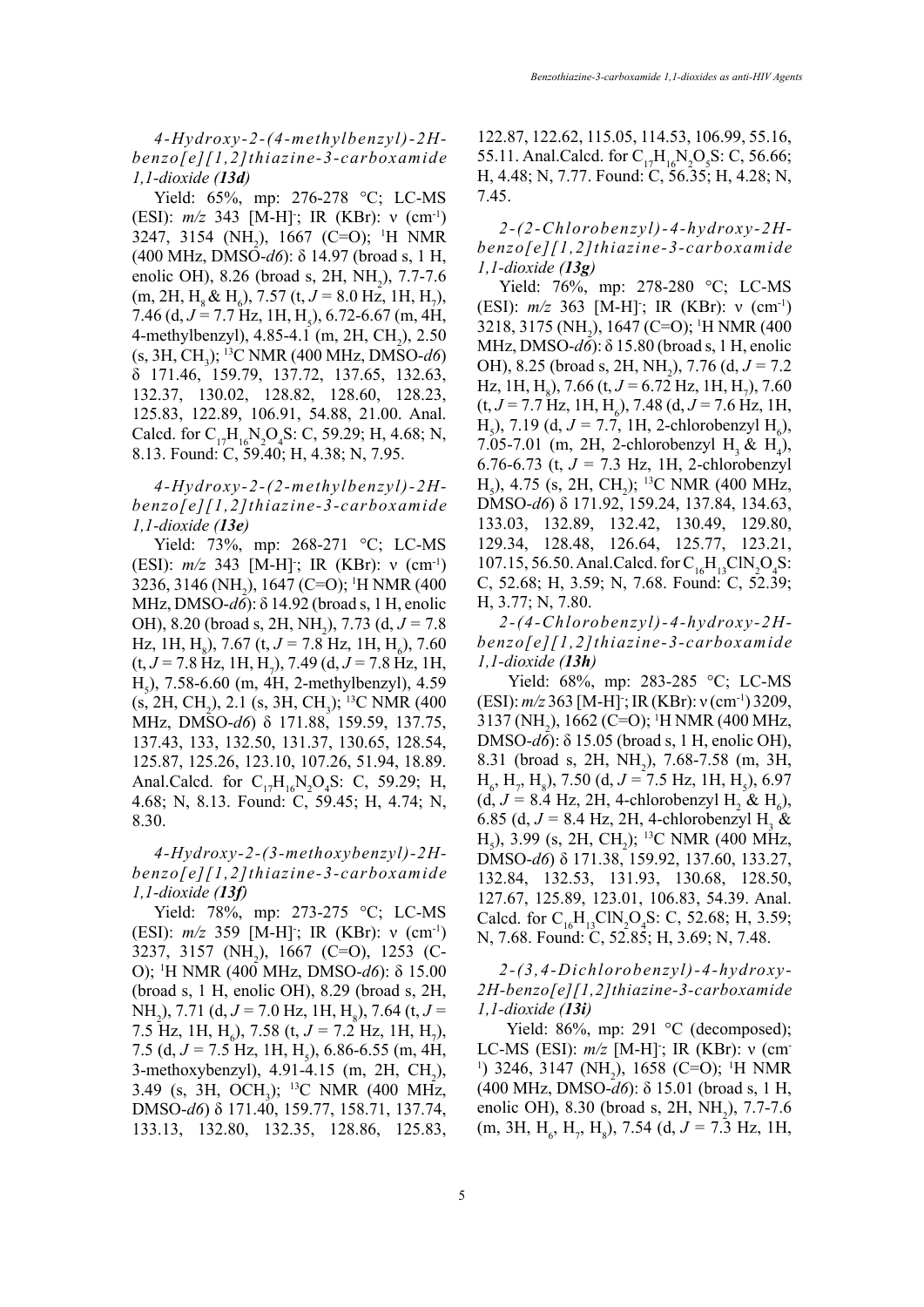$H_5$ ), 7.21-6.85 (m, 3H, 3,4-dichlorobenzyl), 4.48 (s, 2H, CH2 ); 13C NMR (400 MHz, DMSO-*d6*) δ 171.33, 160.11, 137.64, 132.93, 132.69, 132.56, 132.08, 131.25, 130.64, 130.44, 129.80, 128.38, 125.90, 123.01, 106.82, 54.04. Anal.Calcd. for  $C_{16}H_{12}Cl_2N_2O_4S$ : C, 48.14; H, 3.03; N, 7.02. Found: C, 48.33; H, 3.22; N, 7.20.

*2-(2-Fluorobenzyl)-4-hydroxy-2Hbenzo[e][1,2]thiazine-3-carboxamide 1,1-dioxide (13j)*

Yield: 71%, mp: 268-273 °C; LC-MS (ESI): *m/z* 347 [M-H]; IR (KBr): ν (cm<sup>-1</sup>) 3228, 3153 (NH<sub>2</sub>), 1659 (C=O); <sup>1</sup>H NMR (400 MHz, DMSO-*d6*): δ 15.05 (broad s, 1 H, enolic OH), 8.30 (broad s, 2H,  $NH_2$ ), 7.73 (d, *J* = 7.2 Hz, 1H, H<sub>8</sub>), 7.65 (t, *J* = 7.4 Hz, 1H,  $H_6$ ), 7.57 (t, *J* = 7.4 Hz, 1H, H<sub>7</sub>), 7.1-7 (m, 1H,  $H_5$ ) 6.9-6.65 (m, 4H, 2-fluorobenzyl), 4.6 (s, 2H, CH2 ); 13C NMR (400 MHz, DMSO-*d6*) δ 171.58, 162.30, 159.85, 159.37, 137.47, 132.98, 132.59, 132.55, 132.37, 131.08, 130.99, 128.44, 125.67, 123.86, 123.83, 123.08, 119.05, 118.90, 115.27, 115.05, 107.11, 56.50. Anal.Calcd. for  $C_{16}H_{13}FN_2O_4S$ : C, 55.17; H, 3.76; N, 8.04. Found: C, 55.39; H, 3.99; N, 7.95.

*2-(3-Fluorobenzyl)-4-hydroxy-2Hbenzo[e][1,2]thiazine-3-carboxamide 1,1-dioxide (13k)* 

Yield: 73%, mp: 271-275 °C; LC-MS (ESI): *m/z* 347 [M-H]<sup>-</sup>; IR (KBr): ν (cm<sup>-1</sup>) 3238, 3148 (NH<sub>2</sub>), 1664 (C=O); <sup>1</sup>H NMR (400 MHz, DMSO-*d6*): δ 15.04 (broad s, 1 H, enolic OH), 8.31 (broad s, 2H, NH<sub>2</sub>), 7.74-7.55 (m, 3H, H<sub>6</sub>,  $H_{7}$ ,  $H_{8}$ ), 7.51 (d, *J* = 7.4 Hz, 1H, H<sub>5</sub>), 7.0 (dd, *J*  $= 14.2, 7.7$  Hz, 1H, 3-fluorobenzyl H<sub>4</sub>), 6.8 (t,  $J = 8.3$  Hz, 1H, 3-fluorobenzyl H<sub>5</sub>), 6.68 (d, *J*  $= 7.6, 1H, 3-fluorobenzyl H<sub>6</sub>$ ), 6.61 (d,  $J = 9.5$ Hz, 1H, 3-fluorobenzyl H<sub>2</sub>), 4.55 (s, 2H, CH<sub>2</sub> ); 13C NMR (400 MHz, DMSO-*d6*) δ 171.34, 159.87, 137.67, 134.35, 133.00, 132.52, 129.81, 129.73, 128.45, 126.48, 125.87, 122.94, 116.89, 116.68, 115.37, 115.16, 106.88, 54.51. Anal.Calcd. for  $C_{16}H_{13}FN_2O_4S$ : C, 55.17; H, 3.76; N, 8.04. Found: C, 55.40; H, 3.56; N, 8.22.

*2-(4-Fluorobenzyl)-4-hydroxy-2Hbenzo[e][1,2]thiazine-3-carboxamide 1,1-dioxide (13l)* 

Yield: 76%, mp: 273-274 °C; LC-MS

(ESI): *m/z* 347 [M-H]; IR (KBr): ν (cm<sup>-1</sup>) 3238, 3138 (NH<sub>2</sub>), 1649 (C=O); <sup>1</sup>H NMR (400 MHz, DMSO-*d6*): δ 15.06 (broad s, 1 H, enolic OH), 8.32 (broad s, 2H, NH<sub>2</sub>), 7.70-7.56 (m,  $3H, H_6, H_7, H_8$ ), 7.51 (d,  $J = 7.5$  Hz, 1H, H<sub>5</sub>), 6.85 (d,  $J = 8.3$  Hz, 2H, 4-fluorobenzyl H<sub>2</sub> &  $H_6$ ), 6.74 (t, *J* = 8.3 Hz, 2H, 4-fluorobenzyl  $H_3$ & H<sub>5</sub>), 4.06 (s, 2H, CH<sub>2</sub>); <sup>13</sup>C NMR (400 MHz, DMSO-*d6*) δ 171.39 ,163.33, 160.90, 159.94, 137.65, 132.84, 132.47, 132.28, 132.20, 128.55, 128.04, 128.01, 125.82, 122.94, 114.60, 114.39, 106.75, 54.33. Anal.Calcd. for  $C_{16}H_{13}FN_2O_4S$ : C, 55.17; H, 3.76; N, 8.04. Found: C, 55.37; H, 3.95; N, 8.14.

### *4-Hydroxy-2-(4-nitrobenzyl)-2H-benzo[e] [1,2]thiazine-3-carboxamide 1,1-dioxide (13m)*

Yield: 83%, mp: 288 °C (decomposed); LC-MS (ESI): *m/z* 374 [M-H]<sup>-</sup>; IR (KBr): ν (cm<sup>-1</sup>) 3237, 3157 (NH<sub>2</sub>), 1667 (C=O), 1343, 1558 (NO<sub>2</sub>); <sup>1</sup>H NMR (400 MHz, DMSO-*d6*): δ = 15.09 (broad s, 1 H, enolic OH), 8.34 (broad s, 2H, NH2 ), 7.8 (d, *J =* 8.6 Hz, 2H, 4-nitrobenzyl  $H_3 \& H_5$ ), 7.67-7.61 (m, 2H,  $H_6 \& H_8$ ), 7.55 (t, *J =* 7.8 Hz, 1H, H7 ), 7.47 (d, *J =* 7.8 Hz, 1H,  $H_5$ ), 7.15 (d,  $J = 8.6$  Hz, 2H, 4-nitrobenzyl  $H_2$ & H<sub>6</sub>), 4.61 (s, 2H, CH<sub>2</sub>); <sup>13</sup>C NMR (400 MHz, DMSO-*d6*) δ 171.30, 160.04, 147.31, 139.13, 137.45, 133.00, 132.66, 131.57, 128.36, 125.97, 123.14, 122.64, 1.6.87, 54.28. Anal. Calcd. for  $C_{16}H_{13}N_3O_6S$ : C, 51.20; H, 3.49; N, 11.20. Found: C, 51.40; H, 3.12; N, 11.32.

#### *Molecular docking study*

Molecular modeling was performed using the Autodock Vina (34). 3OYA was used for binding mode analysis of HIV IN inhibitory activity. The protein and ligands were prepared in Autodock tools 1.5.6 from the MGL Tools package (35). The co-crystallized ligand and water molecules were extracted, Kollman charges were added, nonpolar hydrogens were merged, and AutoDock4 atom type was assigned to the protein structure. The ligand was created and minimized using HyperChem 8.0 (36). The active site was defined as a Grid box around the crystallographic ligand raltegravir in  $20 \times 20 \times 20$  dimensions. The molecule was docked in the active site, and the bioactive conformations were generated using Autodock Vina.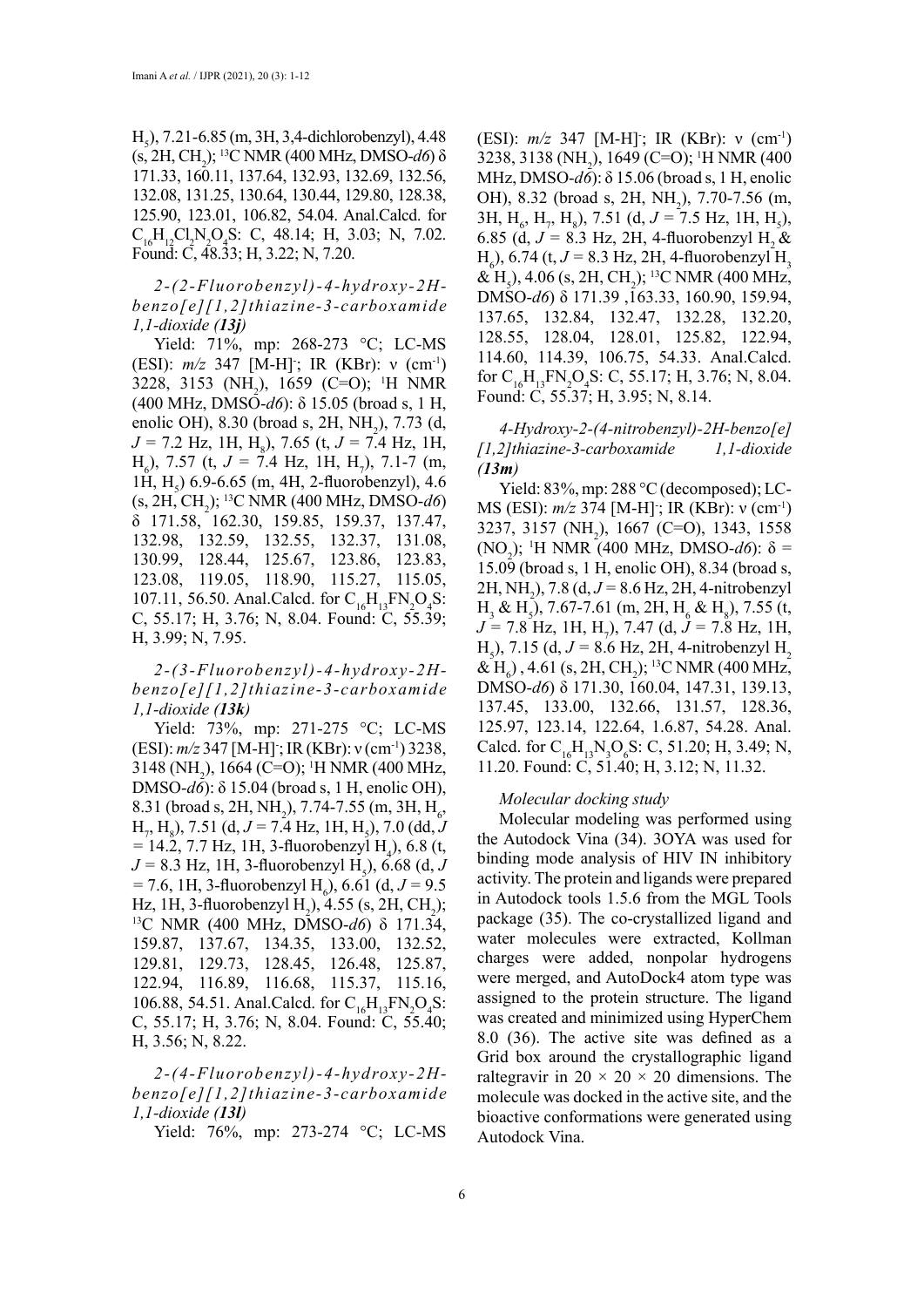*In-vitro anti-HIV-1 and cytotoxicity assay method*

The anti-HIV-1 activity of target compounds was evaluated in a single cycle replication assay evaluated in our laboratory and reported previously. In this assay, the single-cycle replicable HIV NL4-3 virions (200 ng p24) were inoculated concurrently with compounds in different concentrations to the Hela cells. The inhibition rate (%) of p24 expression was measured by capture ELISA (Biomerieux, France) 72 hours after inoculation. Percentage inhibition of p24 expression in treated culture was calculated as inhibition rate of p24 (%). The XTT (sodium3- [1(phenylaminocarbonyl)-3,4-tetrazolium] bis(4-methoxy-6-nitro)benzene sulfonic acid) proliferation assay was conducted to evaluate the cellular toxicity according to the kit instructions. The cytotoxic concentration that reduced the number of viable cells by 50%  $(CC<sub>50</sub>)$  was calculated after the determination of  $p24$  load in the HIV-1 replication assay plates (37-40).

### **Results and Discussion**

#### *Chemistry*

The general pathway for the preparation of final compounds was shown in Scheme 1. Commercially available saccharin (**9**) underwent N-alkylation in DMF with ethyl chloroacetate to afford compound **10**. In a well-known reaction called Gabriel-Colman Rearrangement, compound **10**, under highly basic conditions, was converted to ethyl 4-hydroxy-2*H*benzo[ *e* ][1,2]thiazine-3-carboxylate 1,1-dioxide (**11**). Then, ester (**11**) was reacted with ammonia to give 4-hydroxy-2*H*-benzo[*e*] [1,2]thiazine-3-carboxamide 1,1-dioxide (**12**). Final compounds (**13a-m**) were achieved by reaction of compound **12** with alkyl or benzyl halide derivatives. All the synthesized derivatives were well characterized with IR, <sup>1</sup>H-NMR, <sup>13</sup>C-NMR spectroscopy and LC-MS technique.

### *Biological evaluation*

Fourteen 1,2-benzothiazine-3-carboxamide 1,1-dioxide derivatives containing different substituents at N-2 positions (**12** and **13a-m**) were synthesized and evaluated to inhibit the single-cycle HIV replication inhibition HeLa cell culture. Cytotoxicity of compounds was also tested in the same cell line to ensure the safety of compounds. Raltegravir was used as a positive control. Anti-HIV activity and cytotoxicity of compounds were expressed as  $EC_{50}$  and  $CC_{50}$ , respectively. Selectivity Index



**Scheme 1.** Reagents and conditions: (i) Ethyl chloroacetate, DMF, 120 °C, 3 h, (ii) Na, Dry ethanol, reflux, 2 h, (iii) Ammonia, water, r.t, overnight. (iv) alkyl or benzyl halide derivatives, DMF, K2CO3, r.t, 1.5-2 h.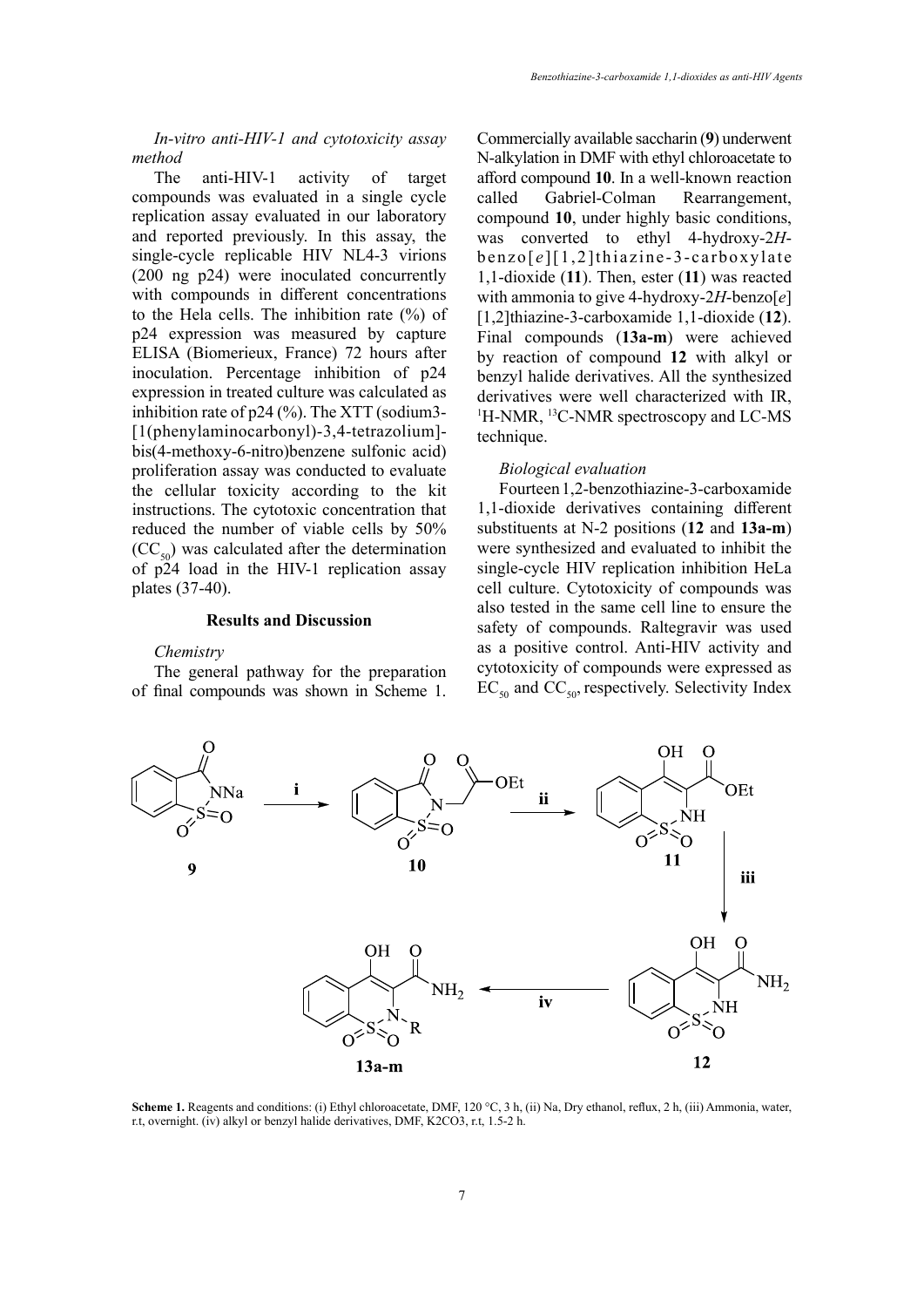(SI) was calculated using  $CC_{50}/EC_{50}$  ratio. Biological evaluation results are summarized in Table 1.

All target compounds showed no considerable cytotoxicity with  $CC_{50}$  values > 500 mM (except **13b**), rendering them suitable as a new scaffold for anti-HIV drug development. A small aliphatic group like ethyl, bulkier groups like cyclohexylmethyl, benzyl and mono- and di-substituted benzyl groups were introduced to study the structure-activity relationship. As shown in Table 1, target compounds exhibited  $EC_{50}$ values ranging from 20-110 mM that were better than the value previously reported for piroxicam ( $EC_{50}$  =120 mM). Most of the substituted derivatives showed higher potency than unsubstituted derivative 12 ( $EC_{50} = 105$ mM). This suggested that the introduction of a hydrophobic group at the N-2 position is crucial for anti-HIV activity. Among substituted derivatives **13a-m**, compounds with benzyl or mono-substituted benzyl groups (compounds **13c-h** and **13j-m**) were more active than compounds containing aliphatic groups (compounds **13a** and **13b**). Compound **13i** having a 3,5-dichlorobenzyl group showed moderate activity with an  $EC_{50}$  value of 110 µM. It was observed that substituents at the *para* position of benzyl ring provided higher potency when compared to *ortho* and *meta*  positions. Among different electron-donating

**Table 1***.* Bioassay data and docking score of compounds **12** and **13a–m**.

| OН |                 |
|----|-----------------|
|    |                 |
|    | NH <sub>2</sub> |
|    |                 |
|    |                 |
| R  |                 |
|    |                 |

| <b>Compounds</b> | $-R$               | $EC_{50}(\mu M)$ | $CC_{50}(\mu M)$ | SI             | <b>Docking Score</b> |
|------------------|--------------------|------------------|------------------|----------------|----------------------|
| 12               | $-H$               | 105              | 950              | 9.0            | $-7.5$               |
| 13a              | ethyl              | $80\,$           | 550              | 6.9            | $-7.7$               |
| 13 <sub>b</sub>  | cyclohexylmethyl   | 100              | 400              | $\overline{4}$ | $-8.8$               |
| 13c              | benzyl             | 45               | 600              | 13.3           | $-9.3$               |
| 13d              | 4-methybenzyl      | 25               | 680              | 27.2           | $-9.4$               |
| 13e              | 2-methylbenzyl     | 55               | 650              | 11.8           | $-9.4$               |
| 13f              | 3-methoxybenzyl    | 50               | 640              | 12.8           | $-9.2$               |
| 13g              | 2-chlorobenzyl     | 40               | 650              | 16.2           | $-9.2$               |
| 13h              | 4-chlorobenzyl     | 55               | 610              | 11.1           | $-9.5$               |
| 13i              | 3,5-dichlorobenzyl | 110              | 510              | 4.6            | $-9.1$               |
| 13j              | 2-fluorobenzyl     | 35               | 680              | 19.4           | $-9.2$               |
| 13k              | 3-fluorobenzyl     | 60               | 550              | 9.2            | $-9.3$               |
| 131              | 4-fluorobenzyl     | $20\,$           | 650              | 32.5           | $-9.6$               |
| 13m              | 4-nitrobenzyl      | 25               | 650              | 26             | $-9.3$               |
| Piroxicam        |                    | 120              | 900              | 7.5            | $-8.8$               |
| Raltegravir      |                    | 0.9              | > 500            |                | $-12.8$              |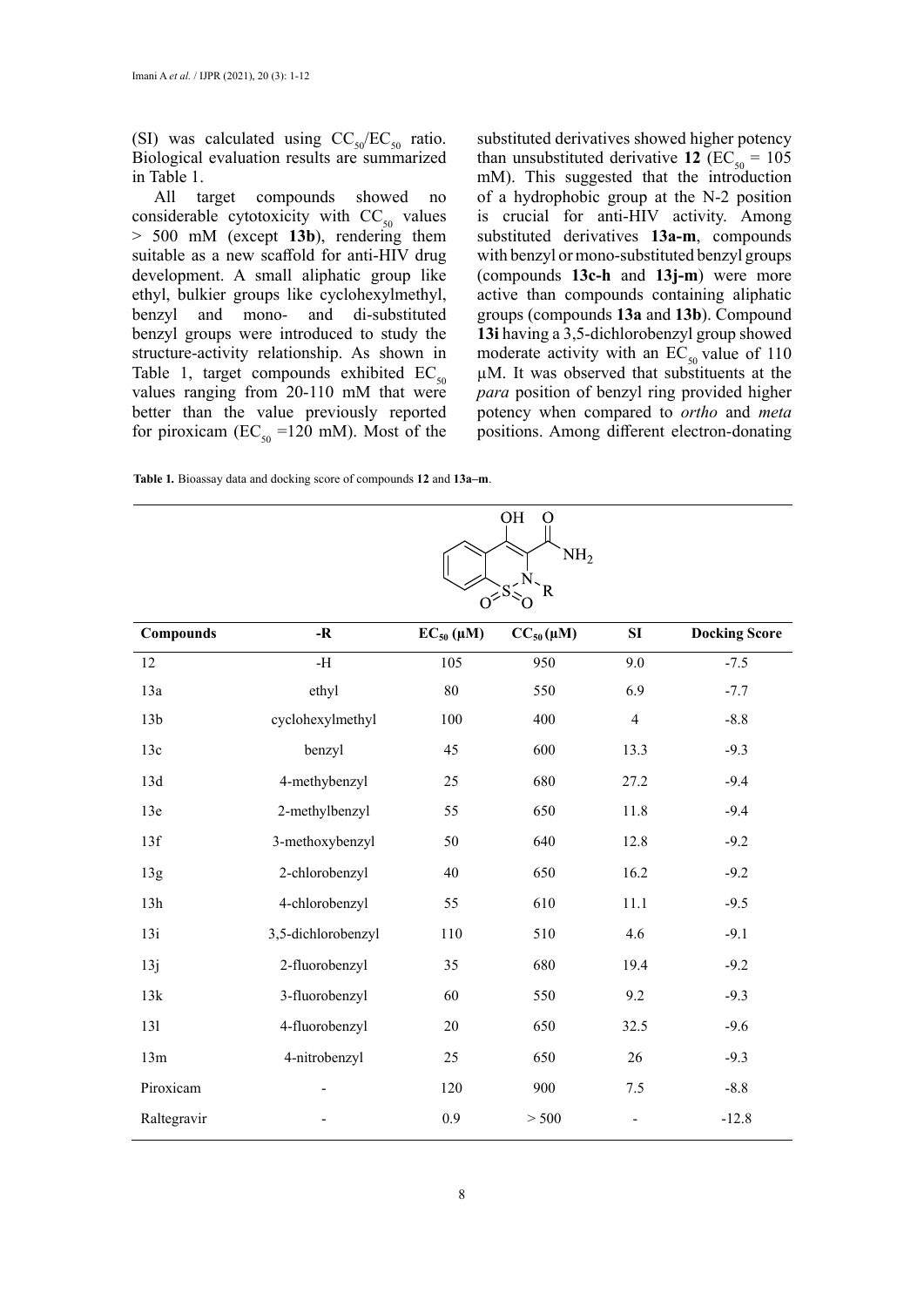and electron-withdrawing groups applied as a substituent on benzyl ring, fluoro, nitro and methyl appeared to considerably benefit anti-HIV activity as compounds **13d**, **13l,** and **13m** exhibited the highest potency with  $EC_{50}$ values ranging from 20-25 µM. All these SAR observations indicated that a mixture of steric, electrostatic and hydrophobic effects should be blended to achieve the best anti-HIV activity.

In general, anti-HIV assay results revealed that modification of the central scaffold of piroxicam to increase antiviral potency was promising. Introduction a flexible 4-substituted benzyl portion on 2-position of the scaffold lead to significant improvement in anti-HIV activity. Compound **13l** containing 4-fluorobenzyl group was the most potent compound with an  $EC_{50}$  value of 20 µM and an encouraging SI value of 32.5. These results conform to the common pharmacophore of IN inhibitors in which a fluorobenzyl group associated with a chelating moiety is required for the best inhibitory activity.

#### *Molecular docking study*

To define the possible mechanism of action of target compounds, a molecular docking study to integrase active site was conducted. The molecular docking study was performed with Autodock vina, and Discovery Studio Visualizer2017 was used for visualization and analysis. The Prototype Foamy Virus integrase (PFV-IN) structure in complex with two Mg<sup>2+</sup> ions and a double chain DNA at 2.65 Å resolution (PDB:3OYA) was used as the receptor for docking study (41, 42). To validate the docking study, the co-crystalized ligand raltegravir, was also docked under the same condition and superimposed on cocrystalized ligand pose ( $RMSD = 0.001$ ) and displayed high binding affinity (-12.8 kcal/ mol). Docking results indicated that all docked compounds occupied the same place in the integrase active site with an affinity binding energy range from -7.5 to -9.6 kcal/mol (Table 1). According to docking outcomes, there was a correlation between affinity binding energies and the anti-HIV activity of compounds. Compounds possessing benzyl or monosubstituted benzyl groups (**13c-m**) showed higher binding affinity than compounds containing aliphatic groups (**13a** and **13b**) or unsubstituted compound **12**. Compound **13l**, the most active molecule in the anti-HIV assay, showed the highest binding affinity (-9.6 kcal/ mol). The 3D and 2D alignment of compound **13l** in the active site was shown in Figure 3. As expected, hydroxy and carboxamide groups of compound **13l** were involved in the metal acceptor interactions with the  $Mg^{2+}$  ions in 2.74, 2.22, 2.55 and 2.66 Å distances. The 4-fluorobenzyl moiety was inserted into the protein-DNA interfacial hydrophobic pocket. The 4-fluorobenzyl moiety also formed additional hydrophobic interaction with the Pro214 residue. In addition, the central 1,2-benzothiazine 1,1-dioxide ring was able to participate in  $\pi$ -stacking bonding with the terminal 3′-deoxyadenosine A17 (DA17).



**Figure 3.** 2D and 3D alignment of best-docked conformer of compound **13l** (shown in blue) in the PFV IN active site.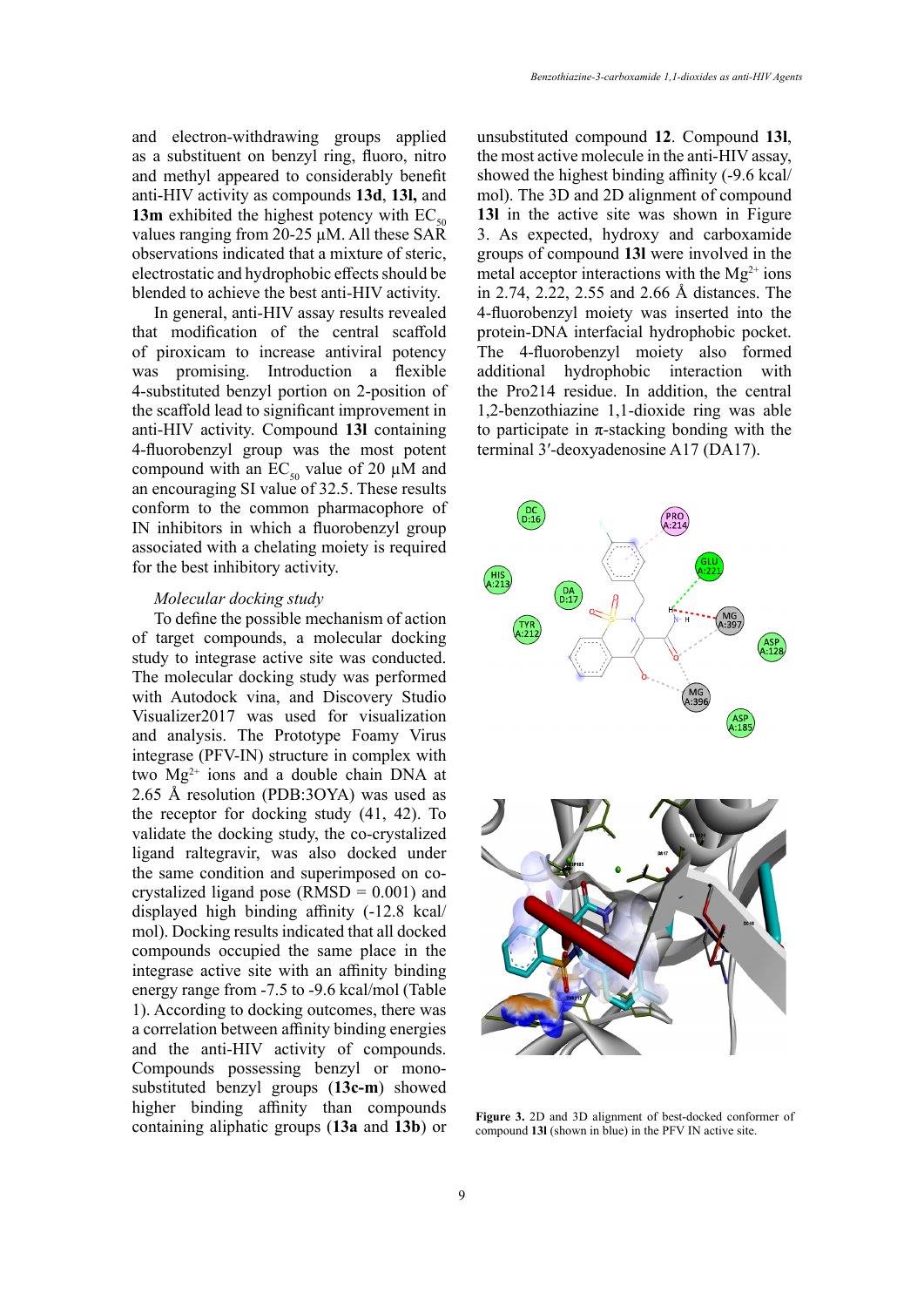A structure overlay of the compound **13l**  on raltegravir displayed a similar orientation for the chelating moieties of both **13l** and raltegravir within the IN active site (Figure 4). The 4-fluorobenzyl moiety of compound **13l** oriented towards the hydrophobic pocket but not as deeply as the raltegravir one. This may be the reason for the lower potency of **13l** in respect to raltegravir. Collectively, the binding pose of the tested compounds was similar to HIV IN inhibitors, suggesting that their anti-HIV activity may be the result of IN inhibition.



**Figure 4.** Superimposition of compound **13l** (shown in blue) on raltegravir (shown in yellow) in the PFV IN active site.

#### **Conclusion**

A novel series of piroxicam analogs were designed based on the features required for HIV IN inhibition. Cell-based anti-HIV assay indicated that most of the tested compounds possess promising activity associated with no significant cytotoxicity. Among them, compounds **13d**, **13l** and **13m** exhibited the highest potency with  $EC_{50}$  values ranging from 20-25  $\mu$ M and SI > 26. Docking studies showed that the compounds interact with IN in a similar mode to co-crystalized raltegravir. These findings prompted us to focus on further modifications of the piroxicam scaffold to increase antiviral activity.

#### **Acknowledgments**

We would like to thank National Institute for Medical Research Development (NIMAD) (Grant Number: 964626) for supporting this study.

#### **References**

(1) Gu WG. Newly approved integrase inhibitors for clinical treatment of AIDS*. Biomed. Pharmacother.* (2014) 68: 917-21.

- (2) Barbaro G, Scozzafava A, Mastrolorenzo A and Supuran CT. Highly active antiretroviral therapy: Current state of the art, new agents and their pharmacological interactions useful for improving therapeutic outcome*. Curr. Pharm. Des*. (2005) 11: 1805-43.
- (3) Al-Mawsawi LQ, Al-Safi RI and Neamati N. Clinical progress of HIV-1 integrase inhibitors*. Exp. Opin. Emerg. Drugs* (2008) 13: 213-25.
- (4) Porter K, Babiker A, Bhaskaran K, Darbyshire J, Pezzotti P and Walker AS. Determinants of survival following HIV-1 seroconversion after the introduction of HAART*. Lancet* (2003) 362: 1267- 74.
- (5) Ray M, Logan R, Sterne JA, Hernandez-Diaz S, Robins JM, Sabin C, Bansi L, van Sighem A, de Wolf F, Costagliola D, Lanoy E, Bucher HC, von Wyl V, Esteve A, Casbona J, del Amo J, Moreno S, Justice A, Goulet J, Lodi S, Phillips A, Seng R, Meyer L, Perez-Hoyos S, Garcia de Olalla P and Hernan MA. The effect of combined antiretroviral therapy on the overall mortality of HIV-infected individuals*. AIDS* (2010) 24: 123-37.
- (6) Cihlar T and Fordyce M. Current status and prospects of HIV treatment*. Curr. Opin. Virol*. (2016) 18: 50-6.
- (7) Goldgur Y, Craigie R, Cohen GH, Fujiwara T, Yoshinaga T, Fujishita T, Sugimoto H, Endo T, Murai H and Davies DR. Structure of the HIV-1 integrase catalytic domain complexed with an inhibitor: a platform for antiviral drug design*. Proc. Natl. Acad. Sci. U. S. A.* (1999) 96: 13040-3.
- (8) Kawasuji T, Yoshinaga T, Sato A, Yodo M, Fujiwara T and Kiyama R. A platform for designing HIV integrase inhibitors. Part 1: 2-hydroxy-3 heteroaryl acrylic acid derivatives as novel HIV integrase inhibitor and modeling of hydrophilic and hydrophobic pharmacophores*. Bioorg. Med. Chem.* (2006) 14: 8430-45.
- (9) K Narang B, K Grewal G, Roy S, Bariwal J, K Gupta M and K Rawal R. A novel integrase targeting agent to explore the future prospective of HIV eradication: dolutegravir*. Curr. HIV Res.* (2014) 12: 325-38.
- (10) Hazuda DJ. HIV integrase as a target for antiretroviral therapy*. Curr. Opin. HIV AIDS*. (2012) 7: 383-9.
- (11) Sechi M, Carta F, Sannia L, Dallocchio R, Dessì A, Al-Safi RI and Neamati N. Design, synthesis, molecular modeling, and anti-HIV-1 integrase activity of a series of photoactivatable diketo acidcontaining inhibitors as affinity probes*. Antivir. Res.* (2009) 81: 267-76.
- (12) Zhao XZ, Smith SJ, Maskell DP, Metifiot M, Pye VE, Fesen K, Marchand C, Pommier Y, Cherepanov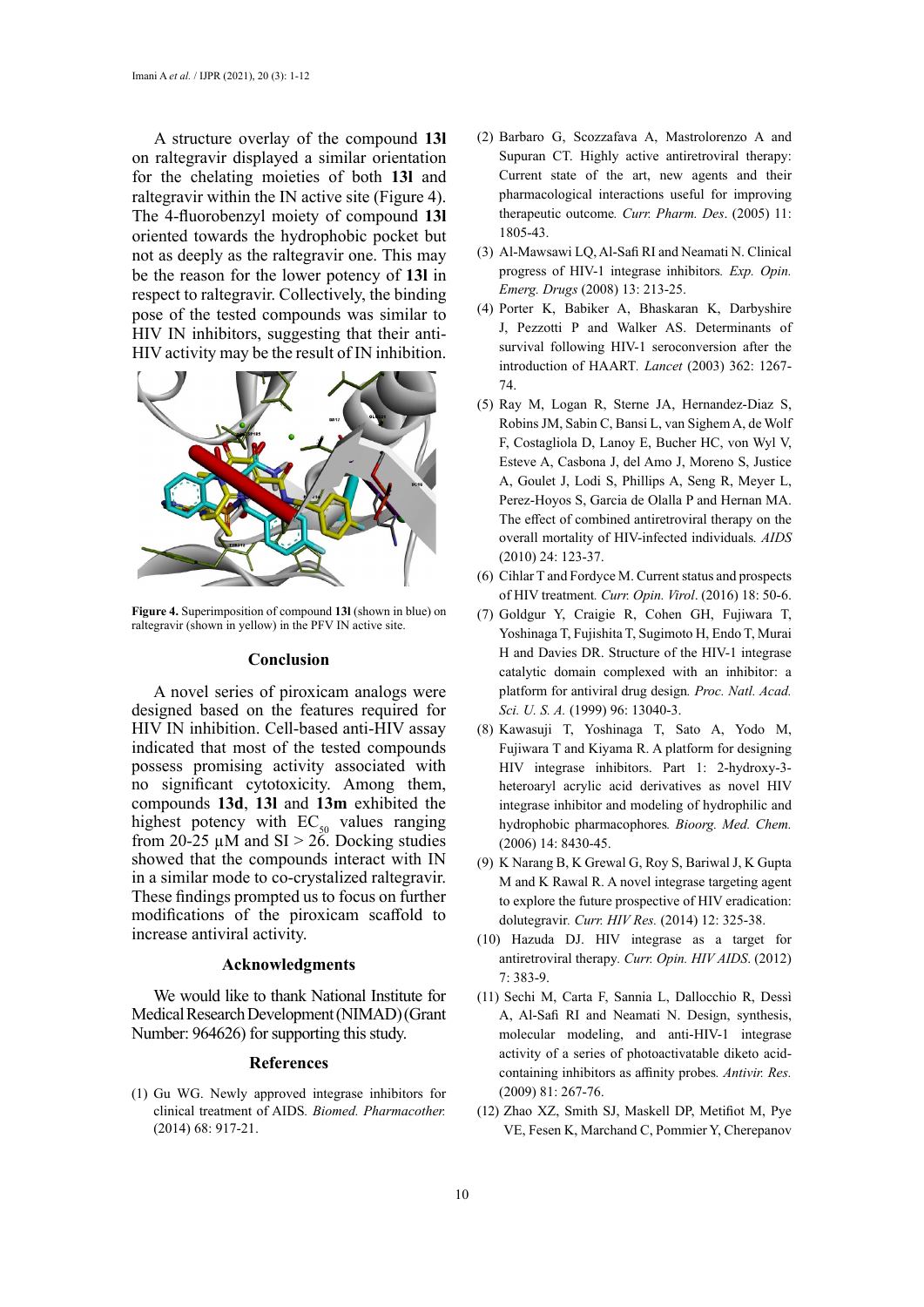P, Hughes SH and Burke TR. HIV-1 integrase strand transfer inhibitors with reduced susceptibility to drug resistant mutant integrases*. ACS Chem. Biol*. (2016) 11: 1074-81.

- (13) Galilee M, Britan-Rosich E, Griner SL, Uysal S, Baumgärtel V, Lamb DC, Kossiakoff AA, Kotler M, Stroud RM and Marx A. The preserved HTHdocking cleft of HIV-1 integrase is functionally critical*. Structure* (2016) 24: 1936-46.
- (14) Trivedi J, Mahajan D, Jaffe RJ, Acharya A, Mitra D and Byrareddy SN. Recent Advances in the Development of Integrase Inhibitors for HIV Treatment*. Curr. HIV/AIDS Rep*. (2020) 17: 63-75.
- (15) Gill MSA, Hassan SS and Ahemad N. Evolution of HIV-1 reverse transcriptase and integrase dual inhibitors: Recent advances and developments*. Eur. J. Med. Chem.* (2019) 179: 423-48.
- (16) Cai M, Zheng R, Caffrey M, Craigie R, Clore GM and Gronenborn AM. Solution structure of the N-terminal zinc binding domain of HIV-1 integrase*. Nat. Struct. Biol.* (1997) 4: 567.
- (17) Lutzke RAP and Plasterk RH. Structure-based mutational analysis of the C-terminal DNAbinding domain of human immunodeficiency virus type 1 integrase: critical residues for protein oligomerization and DNA binding*. J. Virol.* (1998) 72: 4841-8.
- (18) Rogolino D, Carcelli M, Sechi M and Neamati N. Viral enzymes containing magnesium: Metal binding as a successful strategy in drug design*. Coord. Chem. Rev.* (2012) 256: 3063-86.
- (19) Mouscadet J-F, Delelis O, Marcelin A-G and Tchertanov L. Resistance to HIV-1 integrase inhibitors: a structural perspective*. Drug Res. Updates*. (2010) 13: 139-50.
- (20) Pommier Y, Johnson AA and Marchand C. Integrase inhibitors to treat HIV/AIDS*. Nat. Rev. Drug Discov.* (2005) 4: 236.
- (21) Choi E, Mallareddy JR, Lu D and Kolluru S. Recent advances in the discovery of small-molecule inhibitors of HIV-1 integrase*. Future Sci. OA*. (2018) 4: FSO338.
- (22) Cocohoba J and Dong BJ. Raltegravir: the first HIV integrase inhibitor*. Clin. Ther.* (2008) 30: 1747-65.
- (23) Shimura K and Kodama EN. Elvitegravir: a new HIV integrase inhibitor*. Antivir. Chem. Chemother.*  (2009) 20: 79-85.
- (24) Kawasuji T, Johns BA, Yoshida H, Taishi T, Taoda Y, Murai H, Kiyama R, Fuji M, Yoshinaga T, Seki T, Kobayashi M, Sato A and Fujiwara T. Carbamoyl pyridone HIV-1 integrase inhibitors. 1. Molecular design and establishment of an advanced two-metal binding pharmacophore*. J. Med. Chem.* (2012) 55: 8735−44.
- (25) Kawasuji T, Johns BA, Yoshida H, Weatherhead JG, Akiyama T, Taishi T, Taoda Y, Mikamiyama-Iwata M, Murai H, Kiyama R, Fuji M, Yoshinaga T, Seki T, Kobayashi M, Sato A, Garvey EP and Fujiwara T. Carbamoyl pyridone HIV-1 integrase inhibitors. 2. Bi- and tricyclic derivatives result in superior antiviral and pharmacokinetic profiles*. J. Med. Chem.* (2013) 56: 1124−35.
- (26) Hajimahdi Z and Zarghi A. Progress in HIV-1 integrase inhibitors: A review of their chemical structure diversity*. Iran. J. Pharm. Res.* (2016) 15: 595-628.
- (27) Goethals O, Van Ginderen M, Vos A, Cummings MD, Van Der Borght K, Van Wesenbeeck L, Feyaerts M, Verheyen A, Smits V, Van Loock M, Hertogs K, Schols D and Clayton RF. Resistance to raltegravir highlights integrase mutations at codon 148 in conferring cross-resistance to a secondgeneration HIV-1 integrase inhibitor*. Antivir. Res*. (2011) 91: 167-76.
- (28) Piralla A, Paolucci S, Gulminetti R, Comolli G and Baldanti F. HIV integrase variability and genetic barrier in antiretroviral naive and experienced patients*. Virol. J*. (2011) 8: 149.
- (29) Christofis P, Katsarou M, Papakyriakou A, Sanakis Y, Katsaros N and Psomas G. Mononuclear metal complexes with Piroxicam: Synthesis, structure and biological activity*. J. Inorg. Biochem.* (2005) 99: 2197-210.
- (30) Cini R. Anti-inflammatory compounds as ligands in metal complexes as revealed in X-ray structural studies*. Comments Inorg. Chem.* (2000) 22: 151-86.
- (31) Cini R, Giorgi G, Cinquantini A, Rossi C and Sabat M. Metal complexes of the antiinflammatory drug piroxicam*. Inorg. Chem.* (1990) 29: 5197-200.
- (32) Hosseini SM, Imani A, Rahimzadegan M, Mohammadi S and Golaghaei A. Synthesis and biological evaluation of Piroxicam derivative as a lead chelator*. Main Group Metal Chem.* (2019) 42: 73-80.
- (33) Fujishita T, Yoshinaga T and Sato A. Preparation of aromatic heterocycle compounds having HIV integrase inhibiting activities*. Shionogi & Co., Ltd. patent PCT int. appl. WO-00039086*. (2000)
- (34) Trott O and Olson AJ. AutoDock Vina: improving the speed and accuracy of docking with a new scoring function, efficient optimization, and multithreading*. J. Comput. Chem*. (2010) 31: 455- 61.
- (35) Morris GM, Goodsell DS, Halliday RS, Huey R, Hart WE, Belew RK and Olson AJ. Automated docking using a Lamarckian genetic algorithm and an empirical binding free energy function*. J. Comput. Chem.* (1998) 19: 1639-62.